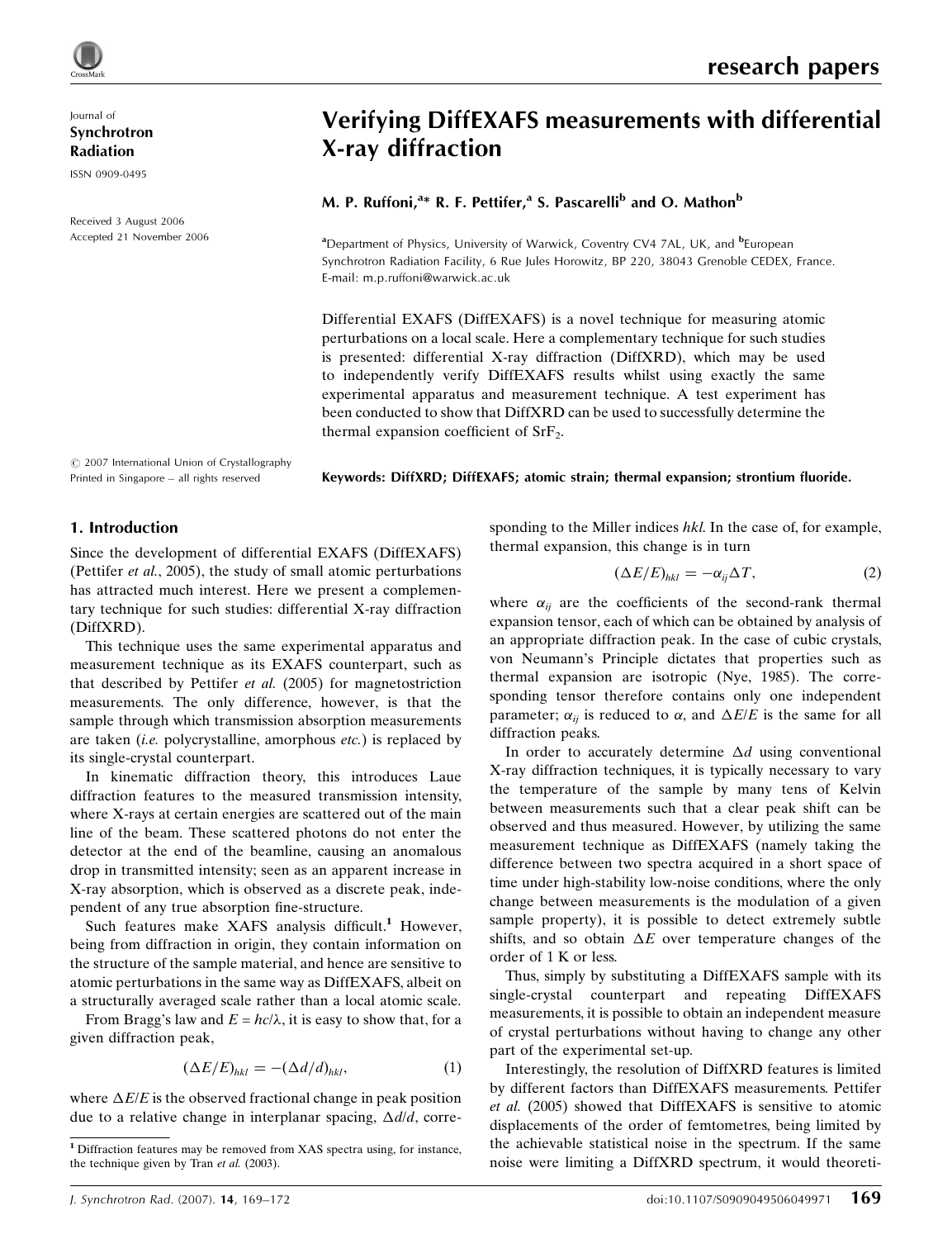cally be possible to detect signals from displacements of the order of  $10^{-2}$  fm. However, such a feature would be produced from  $\Delta E \simeq 10^{-7}$  eV, about two or three orders of magnitude smaller than the energy stability typically achievable between two absorption measurements taken a second or so apart. Thus, it is energy stability and energy resolution of the beamline that defines the smallest signal measurable by DiffXRD.

## 2. Experiment

DiffEXAFS experiments were conducted on ID24, the dispersive XAS beamline of the ESRF, as shown in Fig. 1 (Pascarelli, Mathon et al., 2006).

A single crystal of SrF<sub>2</sub> (f.c.c. fluorite structure with  $a =$ 5.7996  $\AA$ ) was cleaved along its 111 lattice planes, producing a section of size  $5 \text{ mm} \times 5 \text{ mm}$  and thickness  $70 \text{ µm}$ , and mounted at the focal spot of the beamline, producing an absorption jump of 1.9 at the Sr K-edge. This spectrum has been normalized to a unit jump and plotted in Fig. 2. Peaks generated by the effect of Laue diffraction removing flux from the beam are clearly present in the observed signal. Also plotted in Fig. 2 is the DiffXRD signal, generated by subtracting the absorption signal shown from another taken with the sample heated by 1 K relative to it.

Such a change in sample temperature increases the size of the crystal unit cell according to thermal expansion. Given  $SrF<sub>2</sub>$  has a cubic crystal structure, the thermal expansion is described by just one coefficient. The temperature shifts of all the diffraction peaks will, therefore, exhibit the same change in position independent of the Miller indices of the reflections. Indexing the diffraction features in Fig. 2 is desirable, especially if dealing with a non-cubic crystal. Although achievable using a scheme detailed elsewhere (Pettifer & Hermes, 1985),



#### Figure 1

Schematic representation of the optics on ID24 of the ESRF. A white beam from an undulator source illuminates a bent Si(111) polychromator crystal, creating a wavelength-dispersive fan of X-rays covering an equivalent energy range of several hundred eV. Diffraction by planes in the sample cause X-rays of certain wavelengths to scatter out of the main beam, which do not then enter the detector. This causes an apparent drop in transmitted X-ray intensity at those energies, and thus a diffraction glitch.

this is a non-trivial task, requiring a goniometer to be attached to the sample that was not attached during this experiment.

The absence of any difference features at the same energy as the Sr K-edge in Fig. 2 is testament to the energy stability of the beam between the two absorption measurements used to construct the DiffXRD signal. The observed differences are therefore from a genuine change in observed X-ray absorption rather than from drifts in the beam between measurements.

The diffraction peak at 16.35 keV, corresponding to the large symmetric feature in the DiffXRD signal, was extracted and transformed back to transmission space using  $I_1/I_0$  =  $\exp(-\mu x)$ . A normalized Gaussian was then fitted to the transmission spectrum to determine its centroid energy, width at half-maximum and height. This fit is shown in Fig. 3, and the parameters are listed in Table 1. Other peaks showed an undesirable asymmetry of unknown origin.

It should be noted that, whilst diffraction peaks are Lorentzian in form, the energy resolution of ID24 at energies in excess of 15 keV causes some broadening, transforming



#### Figure 2

The Sr K-edge measured in transmission through a single crystal of  $SrF<sub>2</sub>$ (top plot, left-hand scale). The amplitude has been normalized to unit edge jump. Diffraction glitches are clearly present on the absorption finestructure. As the temperature of the specimen is changed by 1 K at room temperature, these glitches shift in energy due to thermal expansion in the crystal, producing the DiffXRD signal shown (bottom plot, righthand scale). Here,  $\Delta \chi$  is the change in fine-structure amplitude, where  $\chi$ is the normalized oscillatory component of  $\mu$  above the edge by convention.



#### Figure 3

The diffraction glitch (dashed line) at about 16.35 keV is extracted from the X-ray transmission spectrum, and the background subtracted. A Gaussian is fitted to the glitch (solid line) to determine its centroid energy, width at half-maximum and relative height.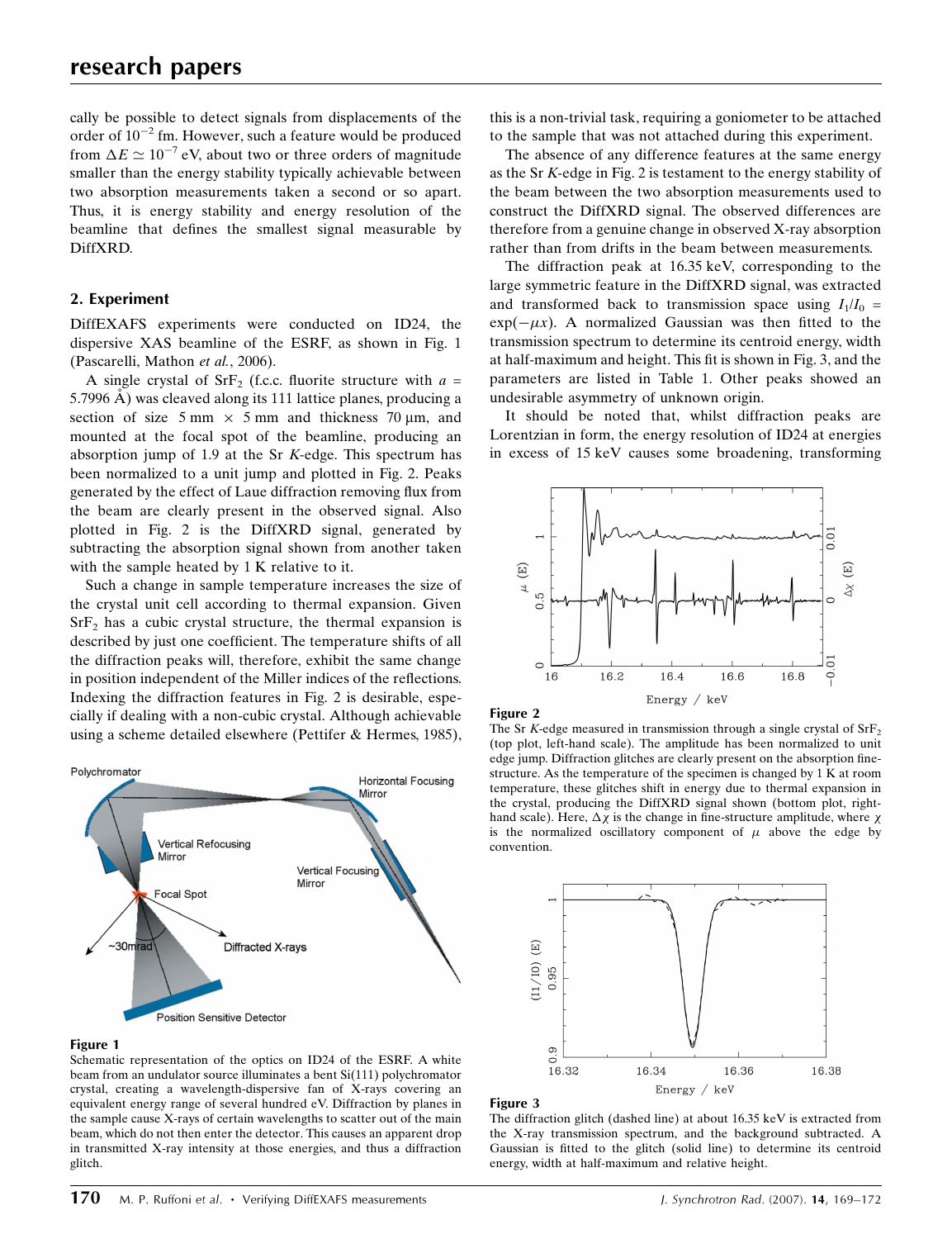#### Table 1

Fitted parameters for the diffraction peak shown in Fig. 3 and for the corresponding DiffXRD feature shown in Fig. 4.

The thermal expansion coefficient has been derived using equation (2). Energies shown are not absolute energies, but based on a calibration with respect to another spectrum of known calibration. The errors shown are for the Gaussian and DiffXRD fits only and do not incorporate errors in calibration.

| Parameter                                           | Value                                 |
|-----------------------------------------------------|---------------------------------------|
| Conventional Gaussian fit.                          |                                       |
| Centroid (eV)                                       | $16349.505 + 0.002$                   |
| FWHM (eV)                                           | $2.137 \pm 0.002$                     |
| Relative height                                     | $(-9.3782 \pm 0.0003) \times 10^{-2}$ |
| DiffXRD fit                                         |                                       |
| Centroid (eV)                                       | $16347.74 \pm 0.07$                   |
| Gaussian separation $(eV)$ †                        | $1.84 \pm 0.08$                       |
| Thermal expansion $(\times 10^{-6} \text{ K}^{-1})$ | $18.7 \pm 0.8$                        |

† For a temperature modulation of 6.0 K.



#### Figure 4

The DiffXRD transmission signal obtained for  $\Delta T = 6$  K in the energy region of the glitch shown in Fig. 3 (dashed line). The difference between a pair of Gaussians of width and height determined by the fit in Fig. 3, and offset in energy relative to one another, are fitted to the feature (solid line), the energy offset being related to the fractional change in lattice spacing.

them to Gaussians. Previous work has shown that an additional asymmetric component is also present (Ruffoni & Pettifer, 2006), caused by X-ray penetration-depth effects. However, we find that this does not make a significant contribution here.

Although the convolution of an instrument function with the diffraction signal clearly alters the peak's observed width and height and thus any fitted parameters, this is not a problem from the point of view of DiffXRD. As shown in equation (1), structural changes in the sample material are derived from a change in the measured energy of a given peak. Therefore, the only requirement for DiffXRD is that the peak retains its shape between the two measurements under different sample conditions, allowing this shift to be determined.

The DiffXRD signal, shown in Fig. 4, was obtained for a temperature change in the sample of 6 K rather than 1 K, increasing the degree of peak movement between measurements, and thus making the difference feature larger and easier to define. Given that the degree of movement is linearly

related to the change in temperature by equation (2) (for small temperature changes), the energy shift per Kelvin may be restored by dividing the observed shift by the temperature difference. Using the Gaussian width and height parameters from Table 1 to fix the shape of the diffraction peak to that seen in Fig. 3, the DiffXRD feature was characterized by calculating the difference in observed absorption between two such peaks, slightly offset in energy relative to one another, giving the separation shown at the bottom of Table 1. The centroid of the difference feature is defined as half way between the two constituent peak centroids, and thus is not the same as that of the initial Gaussian fit.

Using equation (2), the thermal expansion coefficient of  $\text{SrF}_2$  was found to be (18.7  $\pm$  0.8)  $\times$  10<sup>-6</sup> K<sup>-1</sup>, in agreement with the published value of  $18.1 \times 10^{-6}$  K<sup>-1</sup> at 300 K (Roberts & White, 1986).

## 3. Conclusions

It has been shown that DiffXRD is a viable technique for the study of average crystal perturbations, using an identical experimental arrangement as would be used for DiffEXAFS measurements.

Clearly, one advantage of DiffXRD over DiffEXAFS is the shear simplicity of the technique, equation (1) being considerably more straightforward to extract structural changes from than, for example, equation (2) from Pettifer et al. (2005) for DiffEXAFS.

Also, if the current trend of reducing focal spot sizes on beamlines continues (Pascarelli, Aquilanti et al., 2006), then in the future it will become easier to introduce diffraction phenomena into absorption spectra, making DiffXRD measurements simpler to perform. Additionally, if spot sizes decrease below about 1  $\mu$ m  $\times$  1  $\mu$ m, it will become possible to perform DiffXRD measurements on single crystallites in typical polycrystalline samples.

However, DiffXRD cannot be considered a replacement for DiffEXAFS in spite of this, since it is hindered by the same limitations that affect standard X-ray diffraction measurements. Firstly, the technique cannot be applied to disordered or amorphous systems with the same sensitivity to atomic positions as EXAFS, but, most importantly, structural information derived from DiffXRD is based on mean atomic perturbations over a periodic crystal structure. It does not yield information on local atomic perturbations, one of the real strengths of DiffEXAFS.

DiffXRD should therefore be considered complementary to DiffEXAFS. Simply by substituting a DiffEXAFS sample with its single-crystal counterpart (where available) and taking the same difference measurements with the same experimental apparatus, it is possible to obtain an independent measure of perturbations to the crystal structure to verify those from DiffEXAFS. Conversely, it could also be used to identify and quantify any discrepancies between local atomic perturbations and average (macroscopic) perturbations via a common experimental arrangement.